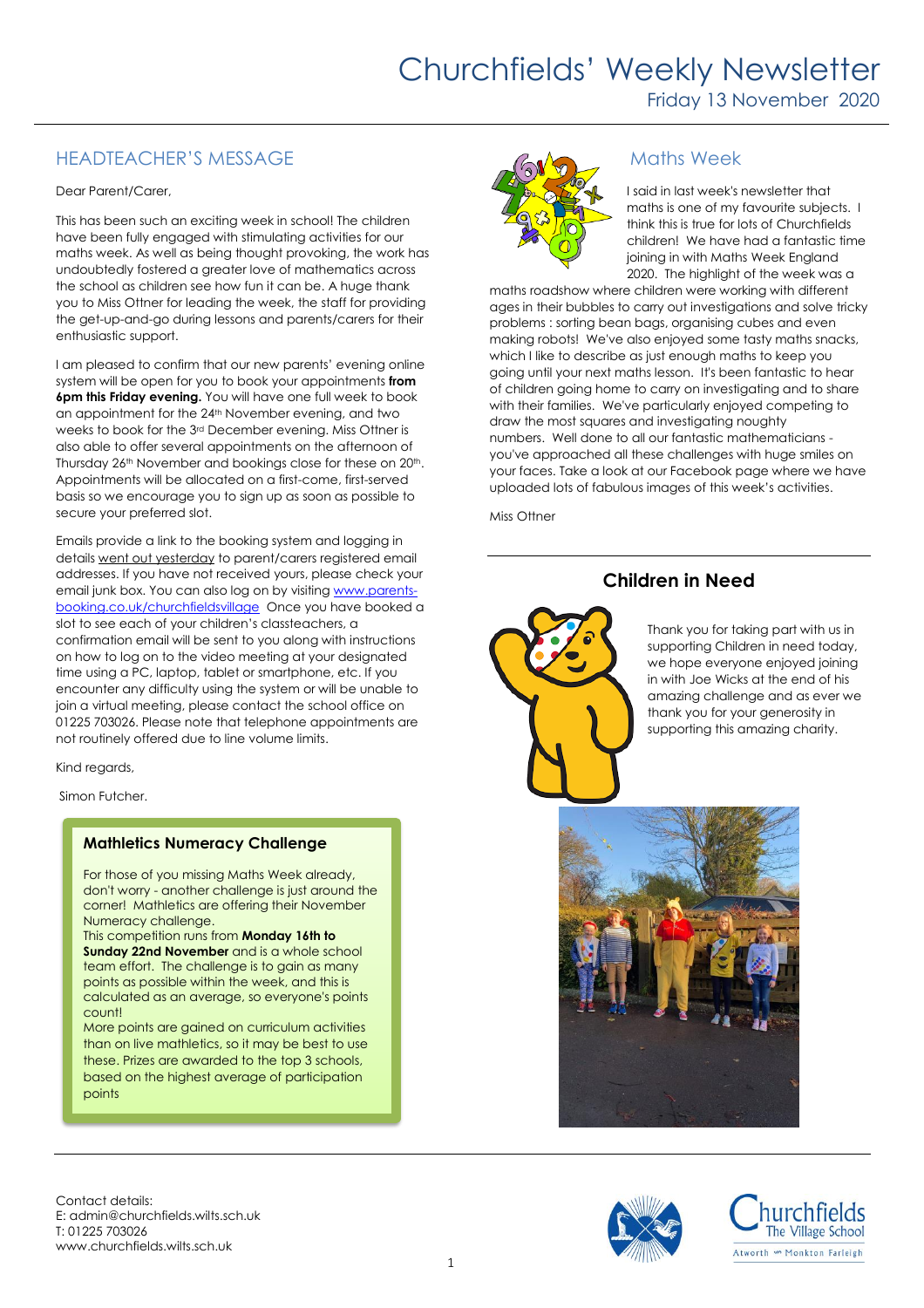

Wow! Look at all these mathletes who have earned certificates since our last newsletter before half term. You've obviously all been working incredibly

hard, and particular congratulations to our 6 Gold award winners. This really is a fantastic achievement which recognises a lot of consistent hard work. Well done everyone and look out for next week's competition - I think Churchfields could do really well based on this evidence!!

GOLD : George R, Henry V, Alice, Violet, Freya-Rose, Rufus

SILVER : Ezra, Oliver CJ, Florence, Felicity, Oliver H, Isla, Tomas, Thomas K, George R, Kaan, Henry V, Alice, Alex C, Ethan, Lauren, Emily J, Vinnie, Violet, Eloise, Jamie, Freya-Rose, Olivia, Rupert, Rufus, Eloise, Eleanor, George P

BRONZE: Oscar, Alex C, Ezra, Oliver CJ, Olivia, Florence, Felicity, Rupert, Ethan, Josiah, Alexis, Oliver H, Isla, Lauren, Tomas, Thomas K, Eloise, Eleanor, Emily M, Joseph, George R, Kaan, Amelie, Isabella, Henry V, Alice, Niamh W, Oscar, Theo, Holly, Alex C, Ezra, Oliver CJ, Olivia, Florence, Felicity, Rupert, Ethan, Josiah, Aida, Alexis, Maddox, Rufus, Oliver H, Isla, Francis, Lauren, Tomas, Emily J, William J, Thomas K, Ted, Vinnie, Violet, Eloise, Emmeline, Jessie, Asahi, Joseph, George P, George R, Martha S, Jamie, Henry V, Alice, Niamh W, Francesca, Freya-Rose, Millie, Oscar, Alex C, Oliver CJ, Oliver CJ, Olivia, Olivia, Felicity, Felicity, Rupert, Rupert, Ethan, Alexis, Alexis, Maddox, Samuel H, Henry H, Rufus, Isla, Lauren, Lauren, Lauren, Tomas, Tomas, Tomas, Emily J, William J, Thomas K, Eloise, Eloise, Eloise, Eleanor, Eleanor, Emily M, Emily M, Emmeline, George P, George P, George R, George R, Kaan, Francesca

## School News Round- up

**This week has been a busy one and we have posted lots of great pictures on our Facebook page. Here are just a few images from an amazing week.** 















**Christmas Cards** 

**Due to the current COVID19 restrictions we are asking that children do not bring in cards for their friends via school in the run up to Christmas.**

**Whilst it is sad that we cannot facilitate this activity this year, we will have a card making activity taking place in all our classes before our Christmas break.** 

Contact details: E: admin@churchfields.wilts.sch.uk T: 01225 703026 www.churchfields.wilts.sch.uk